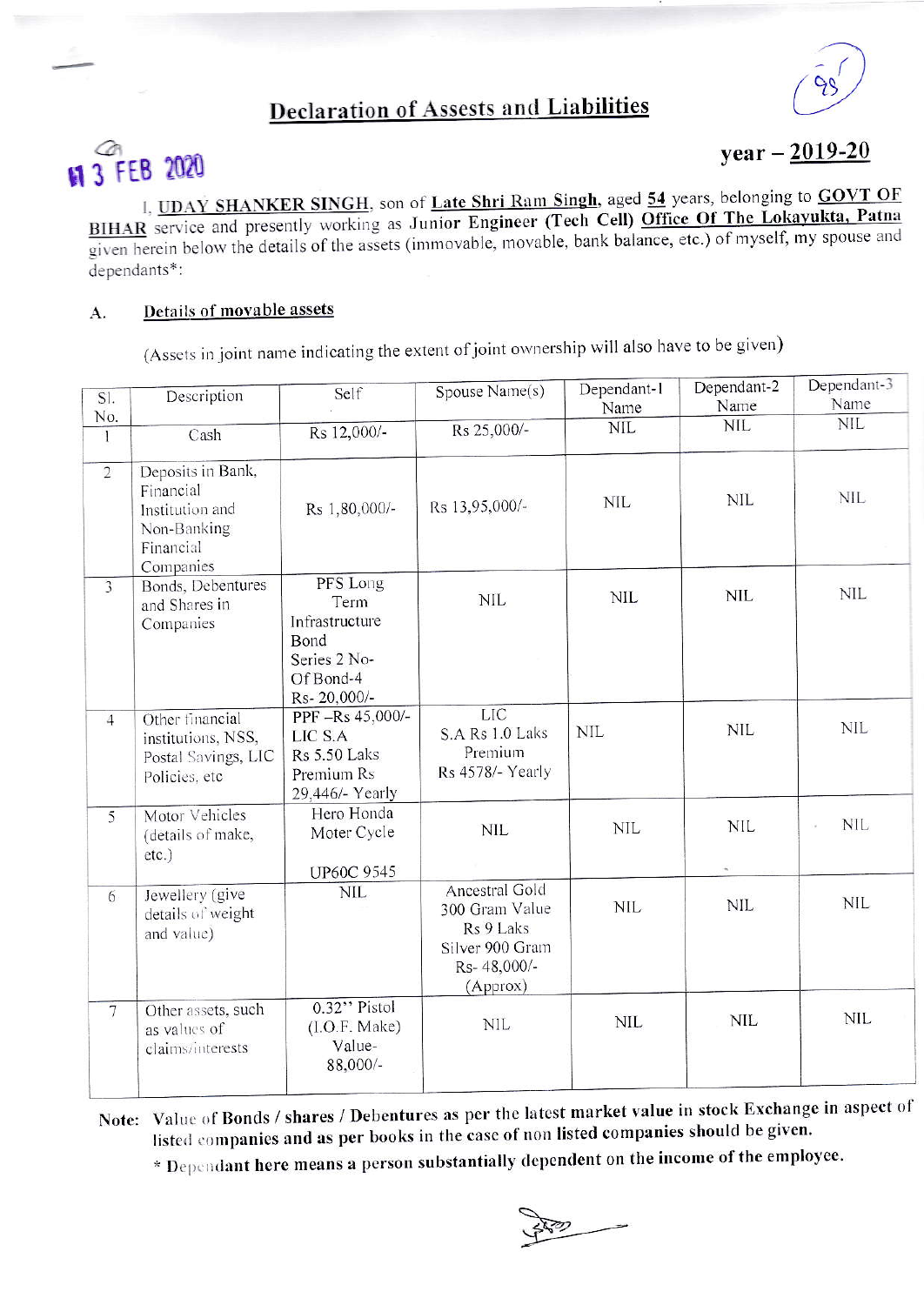

### **Details of Immovable assets B.**

[Note: Properties in joint ownership indicating the extent of joint ownership will also have to be indicates]

| SI.<br>No.     | Description                                                                                                                                | Self                                                                                                                                                                    | Spouse<br>Name(s)                                                                                    | Dependant-1<br>Name | Dependant-2<br>Name | Dependant-3<br>Name |
|----------------|--------------------------------------------------------------------------------------------------------------------------------------------|-------------------------------------------------------------------------------------------------------------------------------------------------------------------------|------------------------------------------------------------------------------------------------------|---------------------|---------------------|---------------------|
| $\mathbf{1}$   | Agricultural Land<br>-Location(s)<br>-Survey number(s)<br>-Extent(Total<br>measurement)<br>-Current market value                           | Ancestral at Vill-<br>TargauliTehsil- RasaraDistt-<br>Ballia (U.P)Khasra No-118-<br>0.340 HeetKhasra No-81-<br>1.385 HeetKhasra No-131-<br>0.395 HectTotal- 2.120 Hect. | <b>NIL</b>                                                                                           | NIL                 | <b>NIL</b>          | <b>NIL</b>          |
| $\overline{2}$ | Non-Agriculture Land<br>$-Location(s)$<br>-Survey number(s)<br>-Extent(Total<br>measurement)<br>-Current market value                      | <b>NIL</b><br>15                                                                                                                                                        | <b>NIL</b>                                                                                           | <b>NIL</b>          | <b>NIL</b>          | <b>NIL</b>          |
| 3              | Buildings (Commercial and<br>residential)<br>$-Location(s)$<br>-Survey number(s)<br>-Extent(Total<br>measurement)<br>-Current market value | NIL                                                                                                                                                                     | <b>NIL</b>                                                                                           | <b>NIL</b>          | <b>NIL</b>          | <b>NIL</b>          |
| $\overline{4}$ | Houses / Apartments, etc.<br>$-Location(s)$<br>-Survey number(s)<br>-Extent(Total<br>measurement)<br>-Current market value                 | NIL.                                                                                                                                                                    | House No-S<br>$24/6 - 9A -$<br>G8Taktakpur<br>Varanasi Area-<br>1700 Sq.Ft<br>Value-Rs 35.00<br>Laks | <b>NIL</b>          | <b>NIL</b>          | <b>NIL</b>          |
| 5              | Others (such as interest in<br>property                                                                                                    |                                                                                                                                                                         | u.                                                                                                   |                     |                     |                     |

I give herein below the details of my liabilities / over dues to public financial institutions and  $(2)$ government dues:-

[Note : Please give separate details for each item]

| SI.<br>No. | Description                                                                                          | Name & address of Bank / Financial<br>Institutions(s) / Department $(s)$  | Amount outstanding as<br>0n3112:2019 |  |
|------------|------------------------------------------------------------------------------------------------------|---------------------------------------------------------------------------|--------------------------------------|--|
| (a)        | (i) Loans from Banks                                                                                 | 1- SBI Oderly Bazar, Varansi, UP(HTL)<br>2- Canara Bank, Rasara Balia, UP | $6,76,876/-$<br>$1,27,000/-$         |  |
|            | (ii) Loans from financial institutions                                                               | nil                                                                       | NIL                                  |  |
|            | (iii) Government Dues:<br>(a) dues to department dealing with<br>government accommodation            | NIL                                                                       | NIL                                  |  |
|            | (b) dues to departments dealing with<br>supply of water                                              | NIL                                                                       | NIL                                  |  |
|            | (c) dues to departments dealing with<br>supply of electricity                                        | NIL                                                                       | <b>NIL</b>                           |  |
|            | (d) dues to departments dealing with<br>telephones                                                   | NIL                                                                       | <b>NIL</b>                           |  |
|            | (e) dues to departments dealing with<br>government transport (including<br>aircraft and helicopters) | NIL                                                                       | <b>NIL</b>                           |  |
|            | (f) Other dues, if any                                                                               | NIL                                                                       | <b>NIL</b>                           |  |

 $\gg$